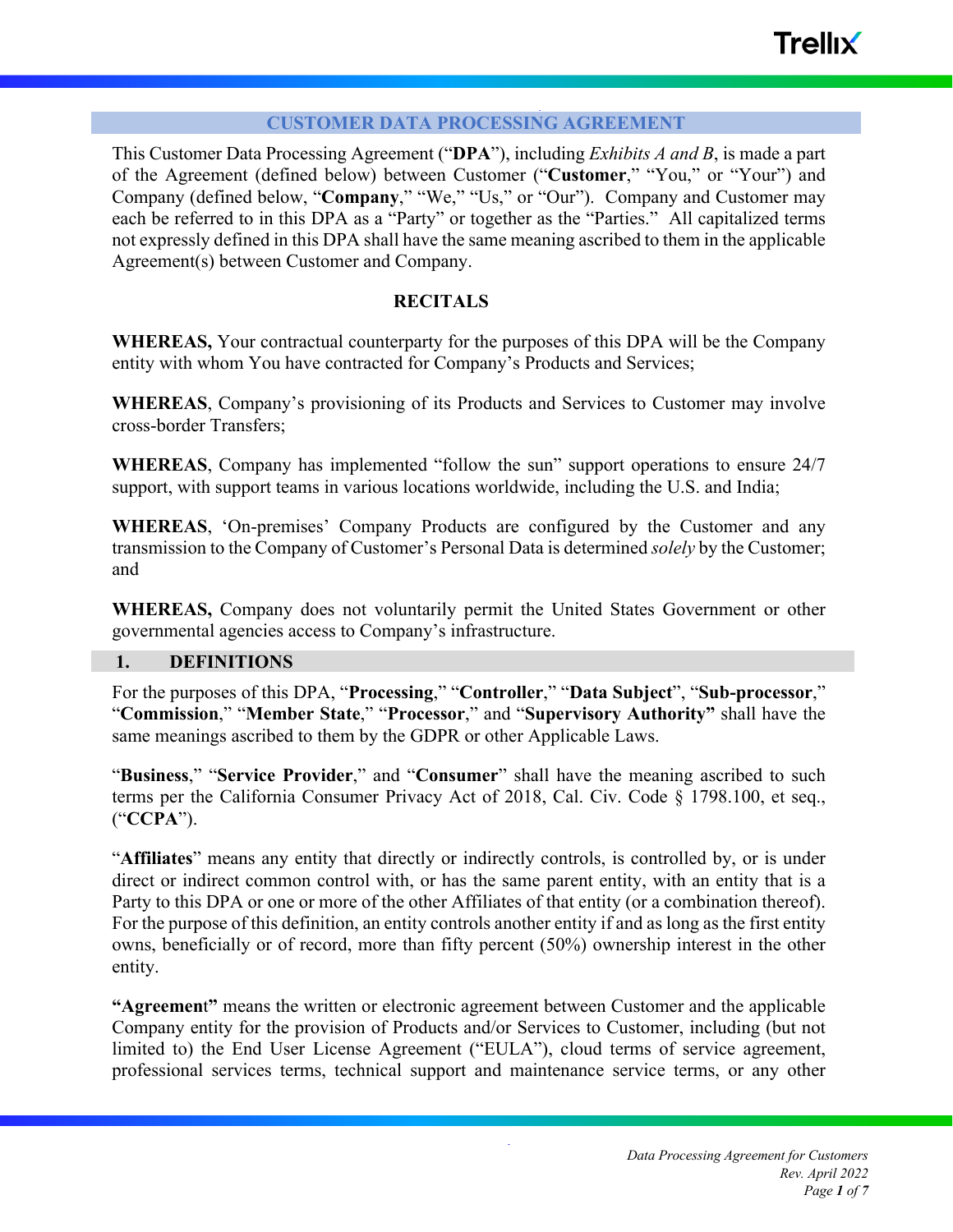agreement between Customer and the applicable Company entity, each of which shall be deemed to incorporate this DPA.

"**Applicable Laws**" means the applicable country, federal, state data protection and privacy law including but not limited to, the GDPR, the CCPA, the Swiss Federal Act on Data Protection, and the United Kingdom Data Protection Act 2018, as each of the above as may be amended from time to time.

"**Company"** means one of the following legal entities with whom Customer has contracted for Company Products and/or Services: (a) Musarubra US LLC, (b) Musarubra Ireland Limited; (c) Musarubra Japan KK, (d) McAfee (Beijing) Security Software Co. Ltd, (e) Musarubra Singapore Pte Ltd, (f) Musarubra Australia Pty Ltd, and (g) Trellix Public Sector LLC.

"**Confidential Information**" has the same meaning as set forth in the Agreement.

"**GDPR**" means, as applicable: (a) Regulation (EU) 2016/679 of the European Parliament and of the Council of 27 April 2016 (the "**EU GDPR**"); and/or (b) Regulation (EU) 2016/679 of the European Parliament and of the Council of 27 April 2016 as it forms part of the laws of the United Kingdom ("**UK GDPR**") as each may be amended from time to time.

"**Personal Data**" means "Personal Data," or "Personal Information" as defined under Applicable Laws that the Company collects or receives on Your behalf. Personal Data does not include Personal Data or Personal Information that We obtain or Process independent of the performance of Our obligations under the Agreement with You.

"**Personal Data Breach**" means (a) with respect to Personal Data subject to the GDPR, a "Personal Data Breach" as defined in the GDPR, and (b) with respect to Personal Data subject to Applicable Law other than the GDPR, a security breach, breach of the security of the system, or any similar incident defined under Applicable Law for which notification to a Controller is required under Applicable Law.

"**Products and Services**" means the Company's commercially available products and services that Customer has purchased either directly from Company or through one of Company's authorized channel partners.

"**Transfer**" or "**Transferred**" means the transfer or disclosure or any other type of access to Personal Data to a person, organization or system located in a country or jurisdiction other than the country or jurisdiction where the Personal Data originated from.

# **2. PURPOSE & CUSTOMER INSTRUCTIONS**

2.1 With respect to any Personal Data processed under the Agreement, You shall be the "Controller" and/or the "Business"; We shall be the "Processor" and/or "Service Provider." Company will only collect, use, disclose, or otherwise Process Personal Data for the purposes of (a) performing and/or providing Company Products and Services, and as otherwise permitted or required under the Agreement (including this DPA), and (b) enhancing Company Products and Services, including for the purposes of detecting and responding to data security incidents and protecting against fraudulent or illegal activity.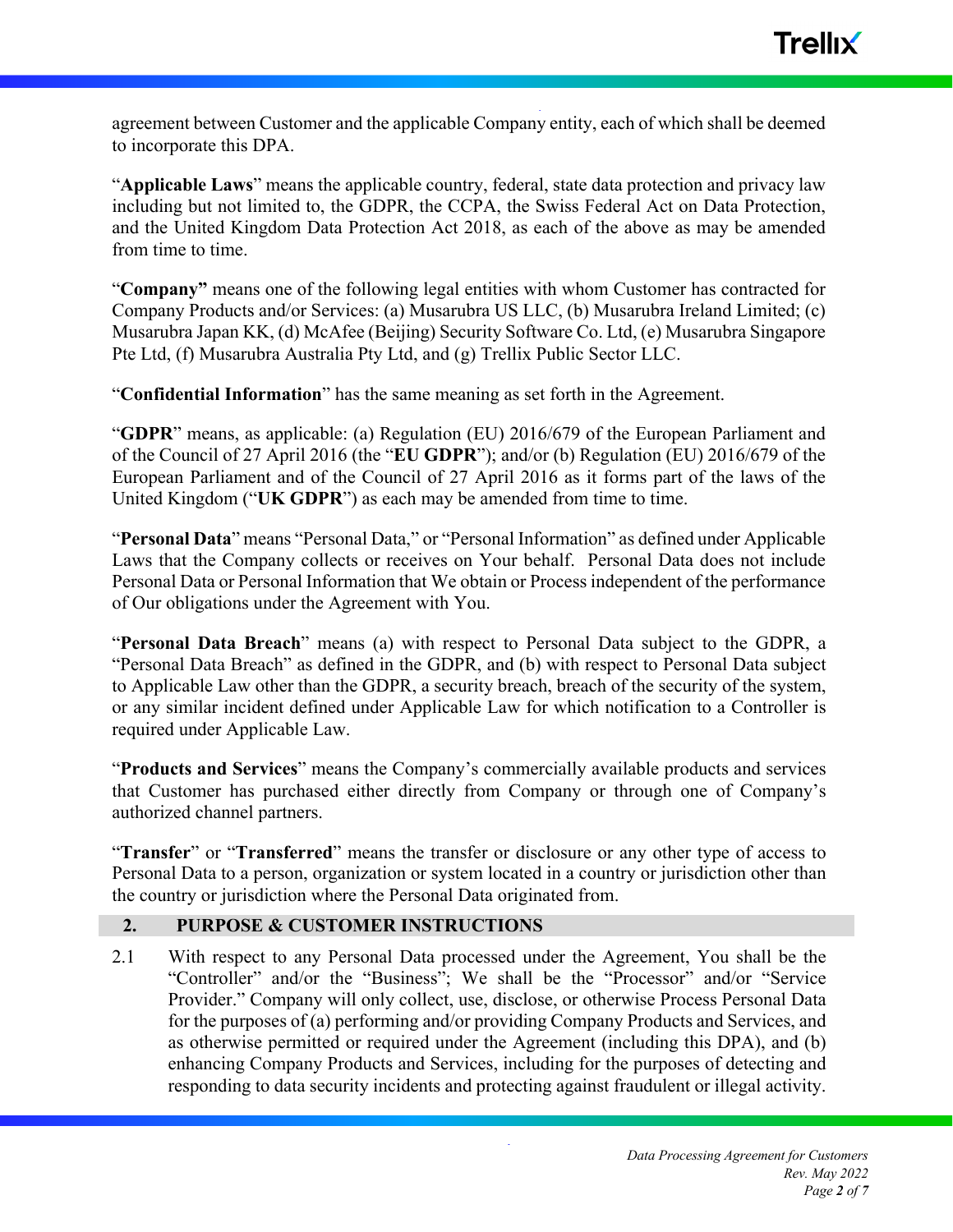Customer hereby instructs Company to Process Personal Data for the aforementioned purposes, including Transfers of Personal Data to any country in connection with carrying out such purposes. We will not Process Personal Data for any other purpose, and We will not sell Personal Data as the term "sell" is defined under Applicable Law.

- 2.2 Our Processing shall be done in accordance with Your written instructions, which are finally and completely reflected under this DPA. Unless prohibited by Applicable Law, we will inform You if (a) Your instructions conflict with Applicable Law, or (b) Applicable Law requires Processing contrary to Your instructions.
- 2.3 The subject-matter and duration of the Processing, the nature of the Processing, the type of Personal Data and categories of Data Subjects are set out in *Exhibit A* of this DPA.
- 2.4 You are responsible for ensuring You have a valid legal basis for the Processing contemplated hereunder, and that any required Data Subject consent is duly provided and documented, and You represent and warrant that You have complied with all Applicable Laws in collecting, providing, and/or making Personal Data available to Us such that We are entitled to Process Personal Data in accordance with the Agreement and this DPA. You agree that We shall have no liability arising from the Processing of Personal Data in accordance with Your written instructions. You agree to hold Us harmless and indemnify Us for any damages suffered due to the Processing of Personal Data in accordance with Your instructions.
- 2.5 In accordance with Applicable Laws, We shall implement technical and organizational measures intended to provide a level of security appropriate to the risks presented by the Processing of Personal Data, consisting of the technical and organizational measures set out in *Exhibit B*. These measures are intended to help protect Personal Data against (a) unauthorized or accidental access or disclosure, and (b) unauthorized or accidental loss or destruction.
- 2.6 Persons authorized by Us to Process Personal Data are under contractual, professional, statutory, or other binding obligations of confidentiality.

# **3. REQUESTS TO ACCESS PERSONAL DATA AND REQUESTS FROM SUPERVISORY AUTHORITIES**

- 3.1 If a Data Subject makes a request to Us for access, correction/rectification, deletion/erasure, portability, objection, or any other purported right relating to Personal Data for which We can identify You as the Controller, We will refuse the request, provide the Data Subject with Your contact information, and instruct the Data Subject to direct the request to You.
- 3.2 If compelled to disclose Personal Data for which You are the Controller due to a request by a law enforcement agency or other third-party, We will give You notice of such request before granting access and/or providing Personal Data, to allow You to seek a protective order or other appropriate remedy. If We are legally prohibited from providing You notice, We will take measures to protect Personal Data from undue disclosure, as if it were Our own Confidential Information being requested.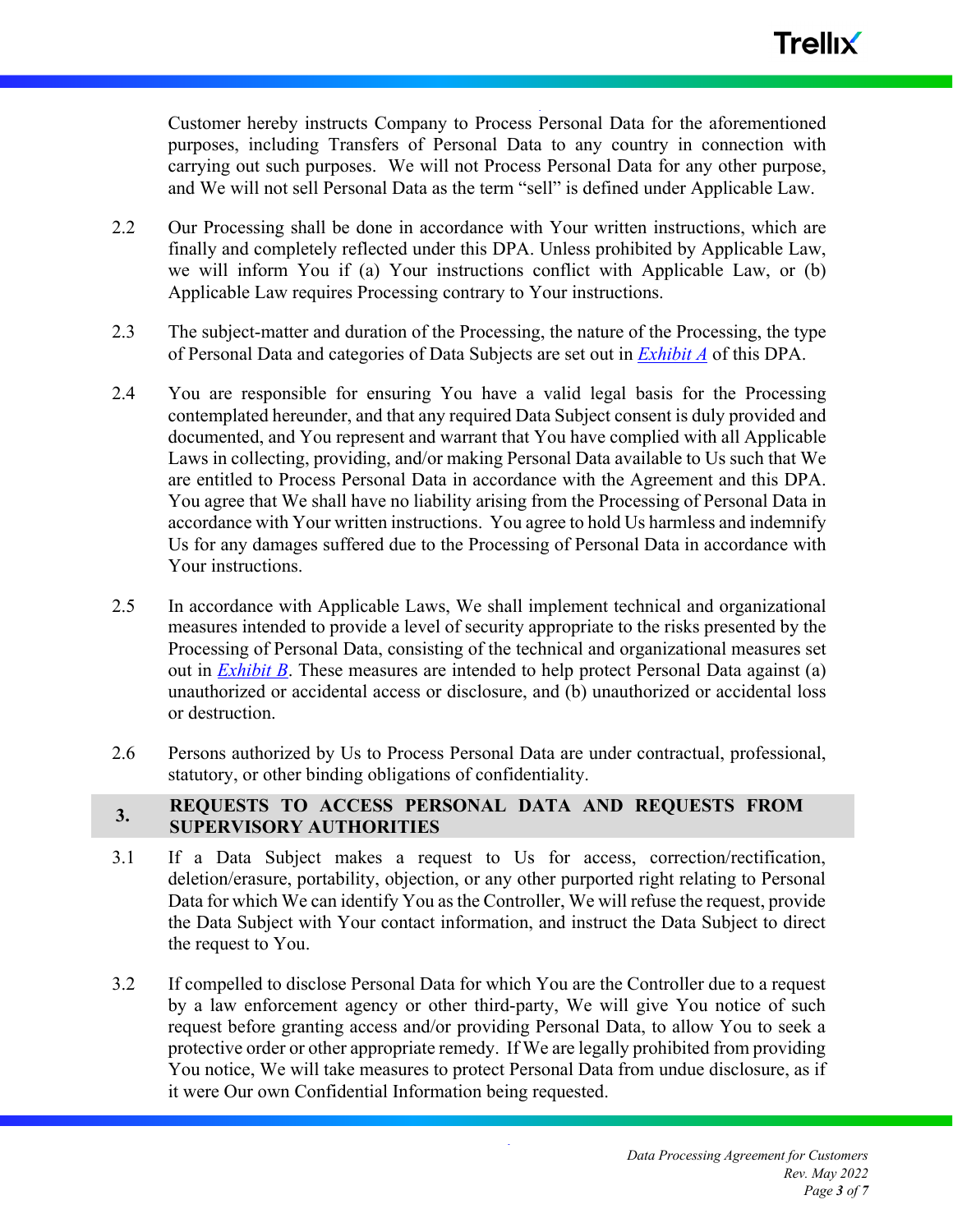# **4. PERSONAL DATA BREACH**

We will notify You without undue delay, and within any deadline required by Applicable Laws, after becoming aware of a Personal Data Breach, and will endeavour to take all steps required by law to mitigate the effects of such Personal Data Breach. We shall take commercially reasonable action to assist You in relation to any notifications that You are required to make under Applicable Laws as a result of such Personal Data Breach.

## **5. TRANSFER**

You authorize Us to Transfer Personal Data for the purposes set forth in this DPA. If Personal Data subject to the Applicable Laws of Argentina, the European Economic Area, Switzerland, and/or the United Kingdom is Transferred by You to any Company entity located in a country that has not been found to provide an adequate level of protection under such Applicable Laws, the Parties agree that the Transfer shall be governed by the Data Transfer Addendum, which is incorporated herein by reference.

# **6. ENGAGEMENT OF SUB-PROCESSORS**

- 6.1 You hereby grant Us a general authorization to appoint Sub-processors (and to permit each Sub-processor appointed in accordance with this Section 6 to appoint Subprocessors). This includes and authorization for Us to engage Our Affiliates to provide some of the Products and Services, and You agree that such Affiliates may access or Process Personal Data to fulfil Our contractual obligations under the Agreement or to provide Products and Services on Our behalf.
- 6.2 Whether the Sub-processor is a Company Affiliate or a third-party, We will:
	- a. restrict Sub-processors' access to Personal Data only to what is necessary to maintain or provide the Products and Services to You;
	- b. impose substantially similar appropriate contractual obligations in writing upon Sub-processors that are no less protective than the obligations set forth in this DPA; and
	- c. remain responsible for Sub-processors' compliance with and performance of the obligations of this DPA.
- 6.4 The list of Our Sub-processors, including Affiliates, is available on the Trellix Legal Notices web page (https://www.trellix.com/en-us/assets/docs/legal/enterprise-sub-processorlist.pdf). To be notified of new or changes in Sub-processors, You must register for notifications available here. We will provide notification of new or changes to Our Subprocessor(s) via such e-notifications before authorizing any new or replacement Subprocessor(s) to Process Personal Data in connection with the provision of the Products and Services at least ten (10) days in advance of such change. Where You are required to do so by Applicable Laws, You may object to the engagement of any new Subprocessor within ten (10) days following Our notice regarding such Sub-processor. Your objection must be in writing and provide commercially reasonably justification for the objection, based on reasonable concerns concerning the proposed Sub-processor's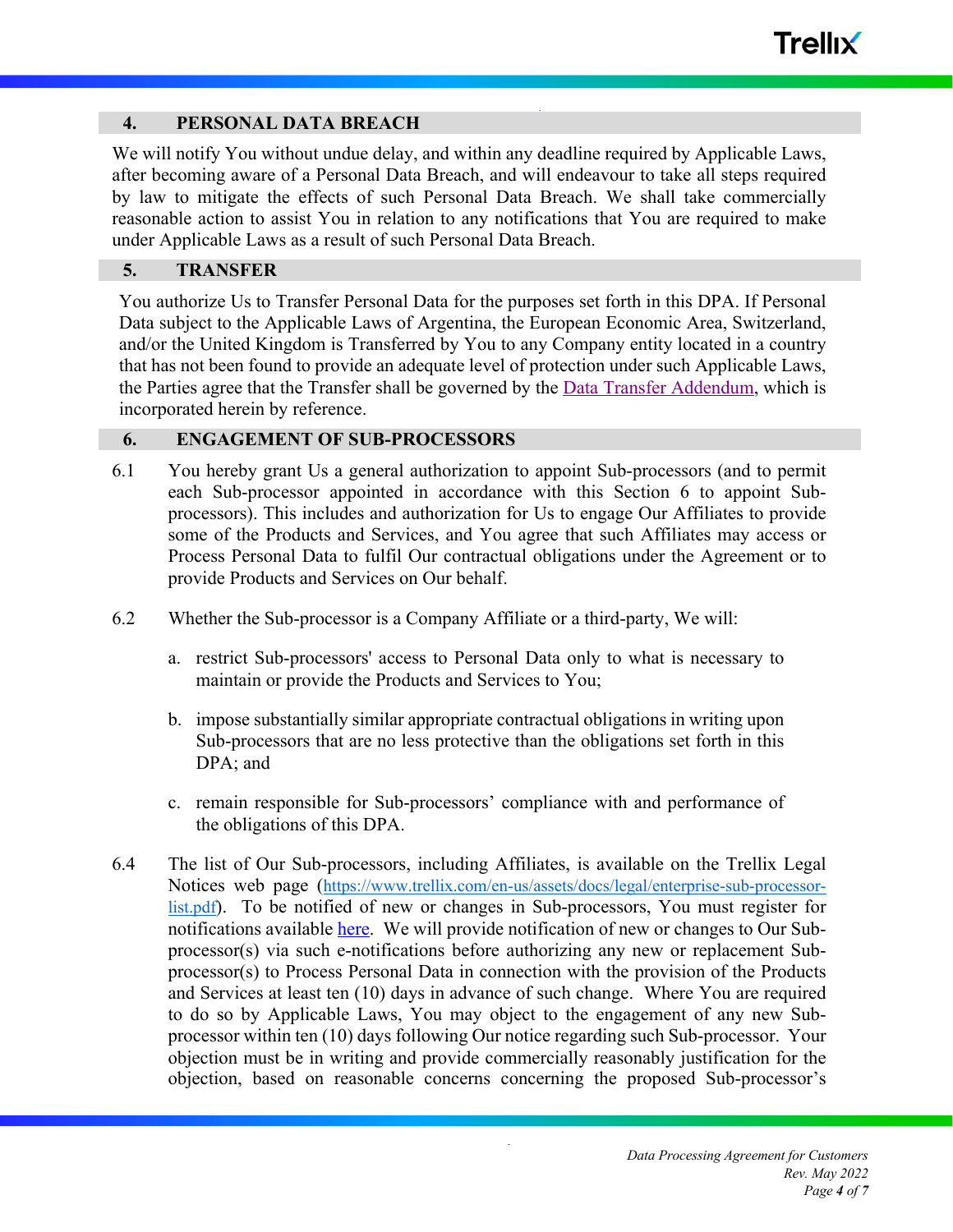practices relating to data protection. Following any objection, Customer and Company will work in good faith to address Customer's objection; if Customer's written concerns cannot be resolved within ninety (90) days, Customer may terminate the Agreement in respect of the applicable Product(s) or Service(s) in relation to which the Sub-processor will Process Personal Data.

## **7. AUDIT**

- 7.1 Subject to relevant confidentiality obligations, We agree, upon Your request and up to once per year, to:
	- a. provide copies of documentation designed to enable You to verify Our compliance with the technical and organizational measures set forth in *Exhibit A* to this DPA; and
	- b. provide written responses, on a confidential basis, to reasonable requests for information made by You, including responses to information security and audit questionnaires, which are reasonably required to confirm Our compliance with this DPA and the GDPR.
- 7.2 In addition to the foregoing, solely to the extent required by Applicable Laws or a binding request by a regulatory body, You may perform an audit of the Products and Services that Process Personal Data. If a third-party is to conduct the audit, the third-party must not be a competitor to Trellix, and such third-party is subject to our prior assent, and must execute a written confidentiality agreement with the Parties before conducting the audit.
- 7.3 To request an audit, You must submit a detailed audit plan at least two (2) months in advance of the proposed audit date to Us, which plan describes the proposed scope, duration, and start date of the audit. We will review the audit plan and provide You with any concerns or questions (for example, any request for information that could compromise the Company's security, privacy, employment, or other relevant policies; or any concerns or questions about the proposed third-party auditor). Both Parties will work cooperatively in good faith to agree on a final audit plan. If the requested audit scope is addressed in a similar audit report within the prior twelve months and We confirm there are no material changes in the controls audited, You agree to accept those findings in lieu of requesting an audit of the controls covered by the report.
- 7.4 The audit must be conducted during regular business hours at the applicable facility and may not interfere with business activities or with Our confidentiality obligations to other customers.
- 7.5 You will provide Us with any audit reports generated in connection with any audit under this section, unless prohibited by Applicable Law. You may use the audit reports only for the purposes of meeting the requirement of Applicable Law and/or the binding request by a regulatory body that gave rise to the audit. The audit reports and any other materials, documents, communications, and/or information relating to the audit are Confidential Information of the Parties under the terms of the Agreement.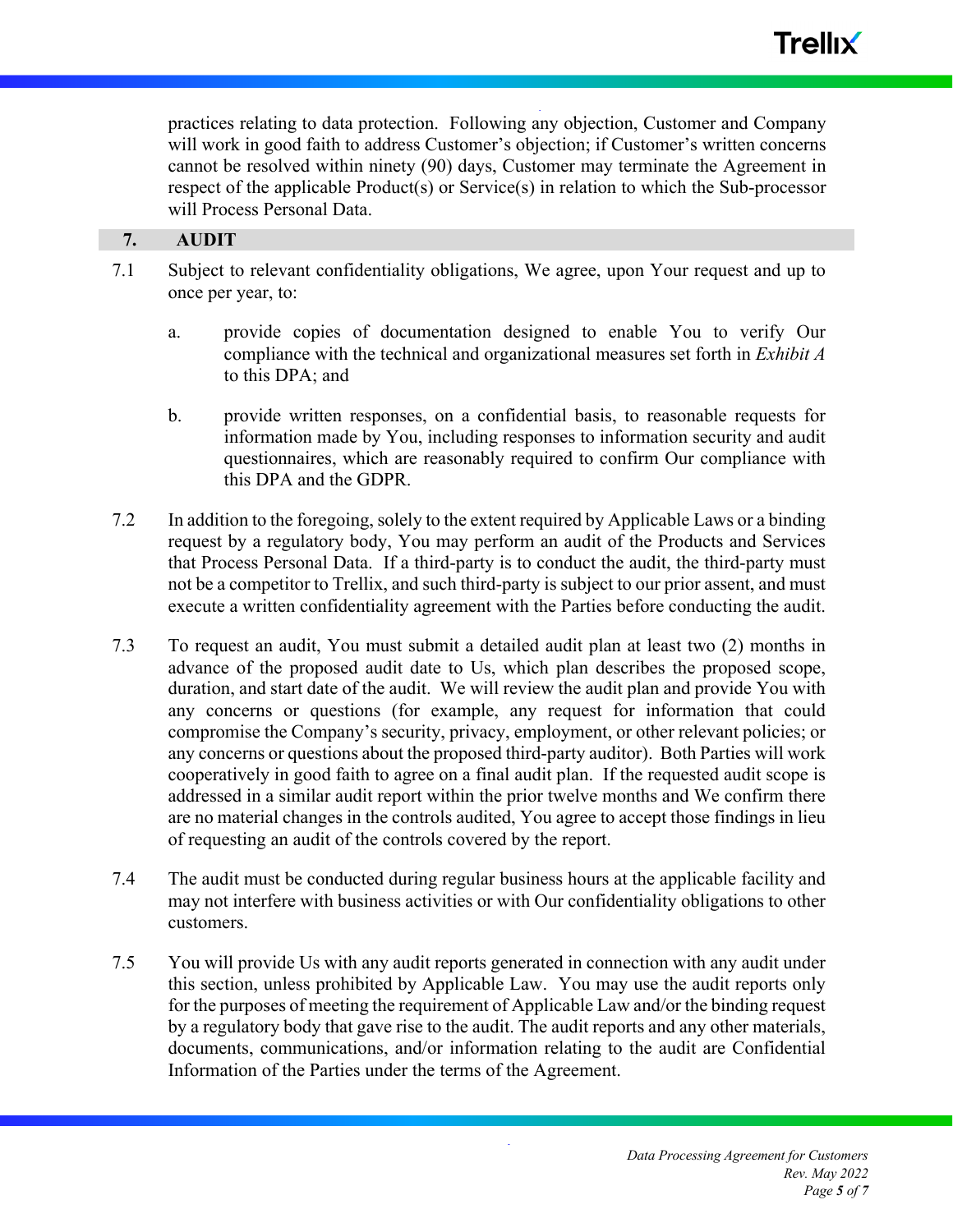7.6 Any audits are at Your expense. Any request for Us to provide assistance with an audit is considered a separate service if such audit assistance requires the use of resources different from, or in addition to, those required for the provision of the Products and Services. We will seek Your written approval to pay any applicable fees before performing such audit assistance.

#### **8. DELETION OF PERSONAL DATA**

Upon expiration or termination of the Agreement, We shall, upon Your request, delete Customer's Personal Data in accordance with the standard functionality of the service, in a standardized format. Company (including its Affiliates) may retain Personal Data to the extent required by applicable laws and the Agreement and will apply the protections of this DPA to Personal Data until such time as it is deleted.

# **9. ASSISTANCE**

9.1 Subject to the nature of the processing and the information available to Us, We will provide You, upon written request, with commercially reasonable assistance in (a) the fulfilment of Your obligation to respond to Data Subjects' requests for exercising data protection rights under Applicable Law, and (b) Your compliance with the obligations pursuant to Article 32 through 36 of the GDPR.

#### **10. MISCELLANEOUS**

- 10.1 Notwithstanding anything to the contrary, the Parties acknowledge that the Applicable Laws are not intended to jeopardize or undermine the confidentiality obligations to which the Parties are subject to in the Agreement or an agreed upon written non-disclosure agreement.
- 10.2 This DPA shall remain effective as long such Agreement remains in full force and effect. Any terms of this DPA which by their nature should survive termination of this DPA shall survive such termination.
- 10.3 In the event of inconsistencies between the provisions of this DPA and the Agreement, the provisions of this DPA shall prevail regarding the Parties' data protection obligations relating to Personal Data. In cases of doubt, this DPA shall prevail where it cannot be clearly established whether a clause relates to a Party's data protection obligations.
- 10.4 Should any provision or condition of this DPA be held or declared invalid, unlawful, or unenforceable by a competent authority or court, then the remainder of this DPA shall remain valid.
- 10.5 Instructions, notices and other communications made under this DPA shall be made in accordance with the Notice provisions of the Agreement.
- 10.6 Any amendments to this DPA shall be in writing duly signed by authorised representatives of the Parties.